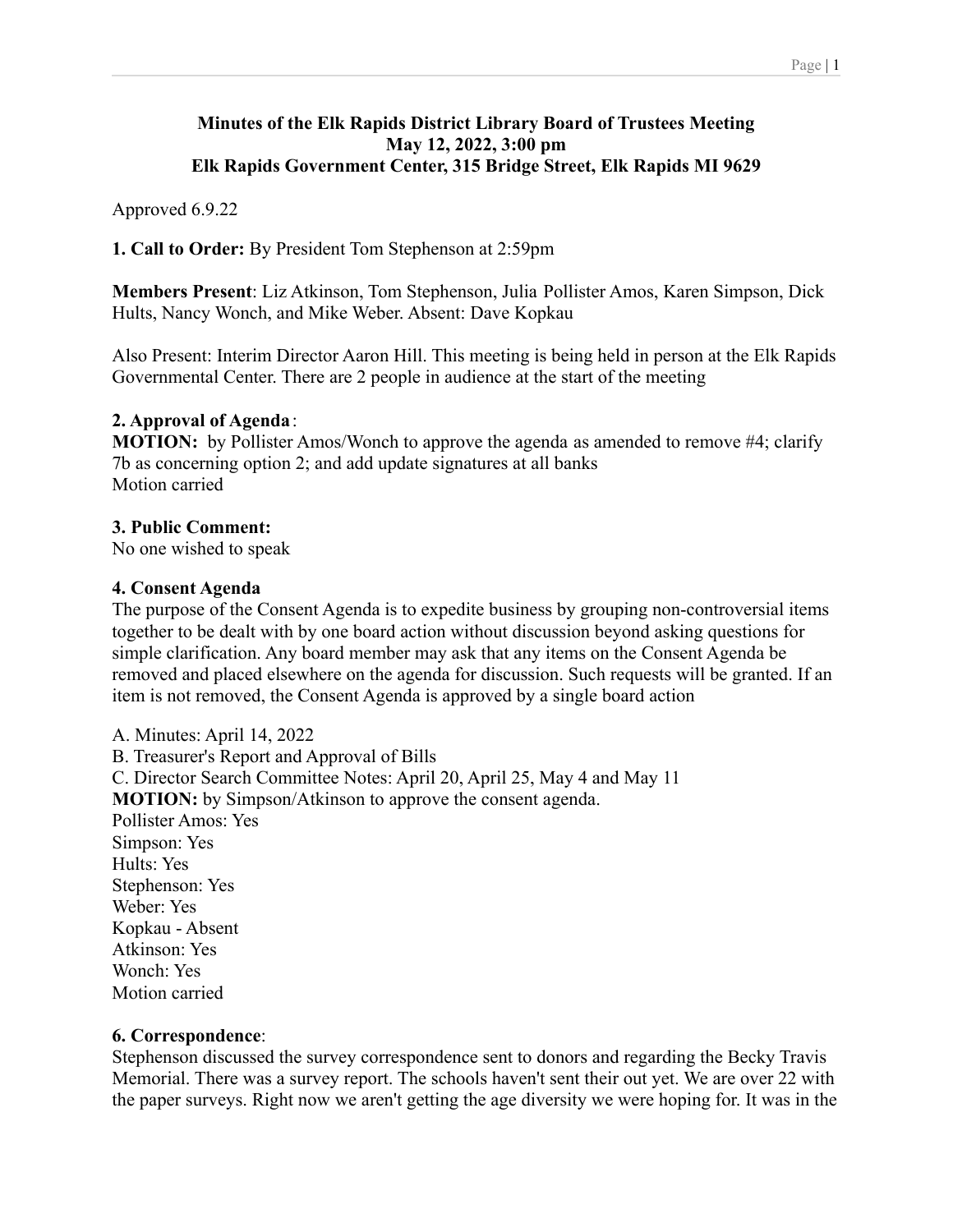ER News last week and again this week. Pearlman handed our 76 paper surveys at the Village Market. The Friends have sent it out. Hill discussed how the survey is being handed out at the library. Stephenson will follow up with the school concerning them sending it out.

### **7. Unfinished Business:**

A. Emergency Management Policy **MOTION:** by Pollister Amos/Wonch to approve the Emergency Management Policy as presented at the April 14, 2022 meeting. Motion carried

B. MCLS ( Midwest Collaborative for Library Services) addition of option 2 Contract Approval **MOTION:** by Wonch/Atkinson to approve adding Option 2 to the MCLS Contract Simpson: Yes Stephenson: Yes Kopkau – Absent Amos: Yes Hults: Yes Weber: Yes Wonch: Yes Atkinson: Yes Motion carried

## **8. New Business**:

A. Library of Things Policy Hill discussed this in his report and expects to have a policy for the board to review in June.

# **9. Director's Report**

As presented by Hill

Hill discussed a waiver for those 18 and older on the Library of Things signing out certain things. Things like beach balls etc may not require that. That revision will be made for the next meeting. Update on personnel. Update on terms with Amazon so we don't need a credit card. Library Quest for Teens which will be a summer program. Update on recording of meetings. Update on annual audit scheduled for late June.

# **10. Standing Committee Reports**

A. Personnel Committee: Pollister Amos, Atkinson, Stephenson Did not meet

B. Financial Committee: Atkinson, Pollister Amos, Weber Did not meet and nothing scheduled. But, if you look at the treasurer's report, we need to update the signature cards at all of the banks to remove Miller from those.

**MOTION:** by Atkinson/Wonch to approve updating the signature cards at all the banks with Atkinson, Pollister Amos and Stephenson as signers. Hults: Yes Pollister Amos: Yes